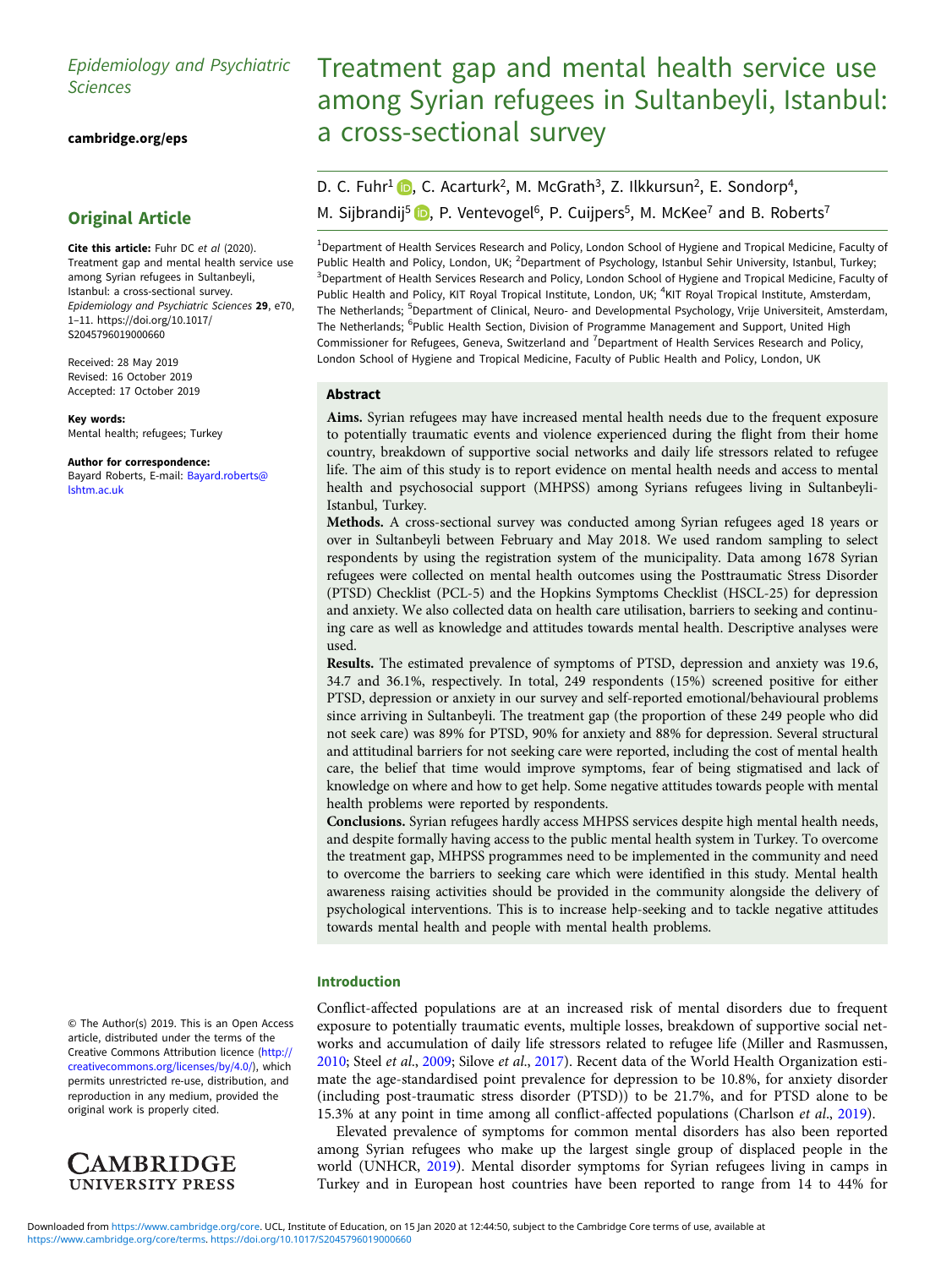depression (Tinghog et al., [2017](#page-8-0); Acarturk et al., [2018](#page-7-0); Georgiadou et al., [2018;](#page-7-0) Poole et al., [2018\)](#page-7-0), 13 to 31% for anxiety (Tinghog et al., [2017](#page-8-0); Georgiadou et al., [2018](#page-7-0)) and 11 to 83% for PTSD (Alpak et al., [2015](#page-7-0); Tinghog et al., [2017](#page-8-0); Acarturk et al., [2018;](#page-7-0) Cheung et al., [2018](#page-7-0); Georgiadou et al., [2018\)](#page-7-0)

The majority of Syrian refugees live in Turkey. Turkey now hosts an estimated 3.6 million Syrian refugees, which makes it the largest refugee hosting country in the world (UNHCR, [2019\)](#page-8-0). Almost all Syrian refugees live in Turkish host communities in larger cities, and only 7% are living in camps (UNHCR, [2018](#page-8-0)a, [2018](#page-8-0)b). The largest refugee hosting city is Istanbul which accommodates over 500 000 Syrian refugees (UNHCR, [2018](#page-8-0)a, [2018](#page-8-0)b).

Turkey has implemented recent health system reforms to improve access to care for the general population, including Syrian refugees, involving transfer of care into the community (Atun et al., [2013](#page-7-0)), with efforts to integrate mental health into primary health care (Bilge et al., [2016](#page-7-0); Ekmekci, [2017](#page-7-0); IMC, [2017\)](#page-7-0). Syrian refugees who are registered in any Turkish municipality can access services in the public health care system. There is a fee payable for accessing services which is paid for by the government (IMC, [2017\)](#page-7-0). There are also over 100 non-governmental organisations (NGOs) in Turkey which provide mental health and psychosocial support (MHPSS) services to refugees free of charge (IMC, [2017\)](#page-7-0). Barriers faced by Syrian refugees seeking to access the public health care system have been reported and include language barriers and difficulty in navigating a complex foreign health system (Torun et al., [2018;](#page-8-0) UNHCR, [2018](#page-8-0)a). A number of health system innovations have recently been implemented in response to this, including using Syrian medical providers and refugee health centres as platforms of care (WHO, [2017](#page-8-0); Akik et al., [2019\)](#page-7-0). There are also endeavours to scale up transdiagnostic interventions for Syrian refugees in Turkey such as Problem Management Plus (Sijbrandij et al., [2017\)](#page-7-0). Unfortunately, so far, few data have been published on the burden of mental disorders among Syrian refugees in Turkey, the treatment gap and barriers to care. However, these data are crucial to inform the design and successful implementation of mental health programmes for Syrian refugees in Turkey.

The aim of this study is to report evidence on mental health needs and access to MHPSS care among Syrian refugees living in Istanbul, Turkey. The specific objectives are (i) to determine the estimated prevalence of symptoms of priority mental disorders among Syrian refugees in Sultanbeyli, Istanbul; (ii) to examine the mental health treatment gap and utilisation of current MHPSS services; (iii) to explore barriers to seeking and continuing care; and (iv) to investigate knowledge, perception and attitudes towards mental health among Syrian refugees.

## Methods

#### Study design

A cross-sectional survey was conducted among Syrian refugees aged 18 years or over in Istanbul (Sultanbeyli district) between February and May 2018. We considered a refugee as someone who has been granted official status by the Turkish government as a person under 'Temporary Protection' (Republic of Turkey, [2018\)](#page-7-0). Sultanbeyli is an economically deprived area of Istanbul in which over 22 000 Syrian refugees live in overcrowded conditions in rented apartment blocks (Erdogan, [2017\)](#page-7-0). We undertook random sampling to select respondents from Sultanbeyli Municipality's registration system, which has an accurate register

of Syrian refugees locally. The sample size calculations are included in the appendices (Appendix 1). Potential respondents were first approached by telephone and invited to attend the survey interview at a date convenient to them. Thirty Turkish Lira (equivalent to  $\epsilon$ 6) were provided to respondents to compensate them for their time completing the interview. The questionnaires were administered through face-to-face interviews in a private space of a community centre in central Sultanbeyli. Interviews were conducted in Arabic by experienced researchers who were trained on the aims of the survey, ethical issues, quality standards and being sensitive to respondents' needs. Respondents and interviewers were matched by sex. Interviewers were supervised by an experienced researcher with a degree in clinical psychology. Excluded from the interview were participants currently under the influence of alcohol or drugs, non-native Arabic speakers and those with severe intellectual impairments. Interviews lasted approximately 45 min and informed consent of the respondents was sought prior to data collection. Ethical approval was obtained by the London School of Hygiene and Tropical Medicine's Institutional Review Board, and the Institutional Review Board of Istanbul Sehir University in addition to the Immigration Authority of Turkey.

#### Survey questionnaire

The survey questionnaire included measures to estimate the prevalence of symptoms of depression and anxiety (Hopkins Symptoms Checklist, HSCL-25) as well as symptoms of Posttraumatic Stress Disorder Checklist (PCL-5) that have previously been used in populations affected by conflict (Mollica et al., [2004;](#page-7-0) Mahfoud et al., [2013;](#page-7-0) Roberts et al., [2017;](#page-7-0) Wind et al., [2017\)](#page-8-0). We also assessed self-reported emotional problems with the following question: 'Since you arrived in Sultanbeyli, have you ever felt feelings such as anxiety, nervousness, depression, insomnia or any other emotional or behavioural problems'? We also collected information on utilisation of mental health care services and support, barriers of seeking and continuing care, and knowledge and attitudes towards people with mental health problems. Demographic and socio-economic characteristics were obtained including sex, age, education level, marital status, living conditions, employment status and household economic situation. The survey questionnaire underwent a thorough adaptation and translation process to help ensure reliability, validity and appropriateness for the study population, based on best practice procedures (Mollica et al., [2004](#page-7-0); WHO, [2018\)](#page-8-0). This included translation from English into Arabic using professional translators; independent back-translation to check for accuracy, consistency and equivalence; review by Turkish, Syrian and international mental health experts for cultural relevance, content, concept consistency, clarity and understanding; as well as piloting and fieldtesting to further refining the instrument.

## Data analysis

We undertook a descriptive analysis. For the HSCL-25, we calculated the mean score for both depression and anxiety using the cut-off of  $\geq 2.10$  for clinical symptoms of depression and  $\geq 2.00$ for symptomatic anxiety as recommended by Mahfoud et al. who worked with a study population which is comparable with our sample of participants (language, culture and socio-economic status) (Mahfoud et al., [2013\)](#page-7-0). For the PCL-5, we used the cut-off score of  $\geq$ 33 as the indicator of symptomatic PTSD (Blevins et al.,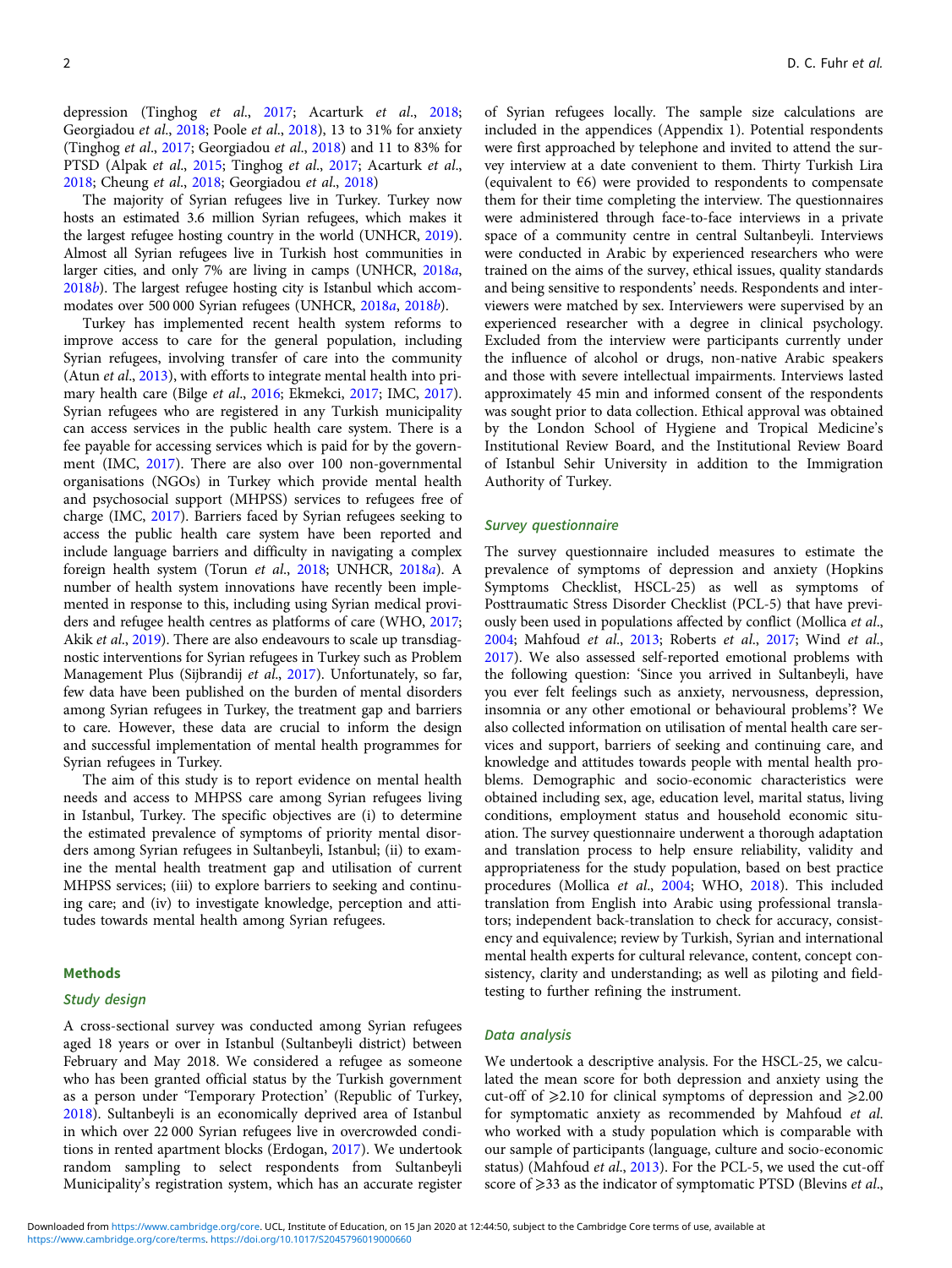[2015\)](#page-7-0). The HSCL-25 and PCL-5 showed good reliability (internal consistency) in our main study sample  $(N = 1678)$  with Cronbach's  $\alpha$  scores of 0.87 for depression (HSCL-25), 0.86 for anxiety (HSCL-25) and 0.87 for PTSD (PCL-5), respectively.

To describe the treatment gap, we calculated the proportion of individuals who did not seek health care despite self-reporting anxiety, nervousness, depression, insomnia, or any other emotional or behavioural problem since arriving in Sultanbeyli, and who screened positive with symptoms of one or more mental disorder (either PTSD, depression or anxiety symptoms using the HSCL-25 and/or PCL-5) (Roberts et al., [2017](#page-7-0)). Our definition of the treatment gap is therefore based on screening questionnaires and self-perceived mental health problems, and not on a clinical diagnostic interview which would be a more accurate tool to determine treatment need. Statistical analysis was conducted using Stata 15 (StataCorp, [2015](#page-8-0)).

# Results

In total, 2865 names of Syrian refugees were drawn from the Sultanbeyli municipal registry and 1678 (59%) participated. The remaining 1187 participants either refused, missed appointments, were ineligible, could not be contacted or had died. Sample characteristics of the 1678 participants are given in Table 1. Half of the sample were women (51.6%), and the median age of the respondents was 34 years. The majority of the respondents were married (83.2%), and 9.5% of the sample were single. The highest level of education obtained was primary school for the majority of the respondents (45.9%), and around 8% of the respondents had no formal education at all. In terms of employment status, 44% of men were in regular paid work and another 23% in irregular employment or self-employed, while 92% of women described themselves as housewives. The economic situation of the household was described as bad for almost half of the respondents (43.6%). On average, respondents were in Turkey for around 3 years since being displaced from Syria. The estimated prevalence of symptoms of PTSD, depression and anxiety was 19.6, 34.7 and 36.1%, respectively (see [Table 2](#page-3-0)). There was a substantial overlap in the number of people with symptoms of these three disorders, and in total, 46.9% of the sample met the criteria for symptomatic depression, anxiety or PTSD.

#### Treatment gap and barriers to seeking care

In total, 249 respondents (15%) screened positive for either symptoms of PTSD, depression or anxiety in our survey, and also selfreported emotional/behavioural problems since arriving in Sultanbeyli. Out of those 249 respondents, only 22 respondents (9%) sought care, and 219 respondents did not (88%). The treatment gap (i.e. the proportion of people that did not seek care) was similar for all three disorders: 89% for PTSD, 90% for anxiety and 88% for depression. The reasons for not seeking care are given in [Fig. 1.](#page-4-0) Over half of the respondents wanted to handle the behavioural problem they were facing on their own, were concerned about the cost of health care or believed that time would improve symptoms. A large proportion of the respondents ( $n = 102, 47\%$ ) were also unsure which service they should attend and did not know where and how to get help. Around one-quarter of participants  $(n = 60, 27%)$  did not believe that treatment would improve symptoms, and were concerned about opportunity costs and time spent on treatment. Embarrassment to seek **Table 1.** Sample characteristics  $(N = 1678)$ 

| Variable                             | $\overline{N}$ | $\frac{0}{0}$ |
|--------------------------------------|----------------|---------------|
| Sex                                  |                |               |
| Male                                 | 812            | 48.4          |
| Female                               | 866            | 51.6          |
| Age                                  |                |               |
| $18 - 24$                            | 354            | 21.1          |
| $25 - 34$                            | 518            | 30.9          |
| $35 - 44$                            | 373            | 22.3          |
| $45 - 54$                            | 247            | 14.8          |
| $55+$                                | 182            | 10.9          |
| Median (years)                       | 34             |               |
| Marital status                       |                |               |
| Married                              | 1396           | 83.2          |
| Single                               | 160            | 9.5           |
| Widowed/divorced                     | 118            | 7.0           |
| Education                            |                |               |
| No formal education                  | 137            | 8.2           |
| Primary school (1-6 years)           | 765            | 45.9          |
| Pre-secondary (7-9 years)            | 520            | 31.2          |
| Upper secondary (10-12 years)        | 130            | 7.8           |
| Higher education (>12 years)         | 116            | 7.0           |
| Employment                           |                |               |
| Regular paid work                    | 374            | 22.3          |
| Irregular paid work                  | 150            | 8.9           |
| Self-employed                        | 51             | 3.0           |
| Unemployed/seeking work              | 131            | 7.8           |
| Housewife                            | 799            | 47.6          |
| Retired due to old age or disability | 123            | 7.3           |
| Other                                | 50             | 3.0           |
| Household economic situation         |                |               |
| Very good                            | $\overline{7}$ | 0.4           |
| Good                                 | 68             | 4.1           |
| Average                              | 867            | 51.7          |
| Bad                                  | 731            | 43.6          |
| Number of years displaced from Syria |                |               |
| $\leq$ 1                             | 21             | 1.3           |
| $\mathbf 1$                          | 125            | 7.5           |
| $\overline{2}$                       | 227            | 13.5          |
| 3                                    | 425            | 25.3          |
| 4                                    | 454            | 27.1          |
| 5                                    | 206            | 12.3          |
| >6                                   | 107            | 6.4           |
| No answer                            | 113            | 6.7           |
| Mean (years)                         | 3.4            |               |
|                                      |                |               |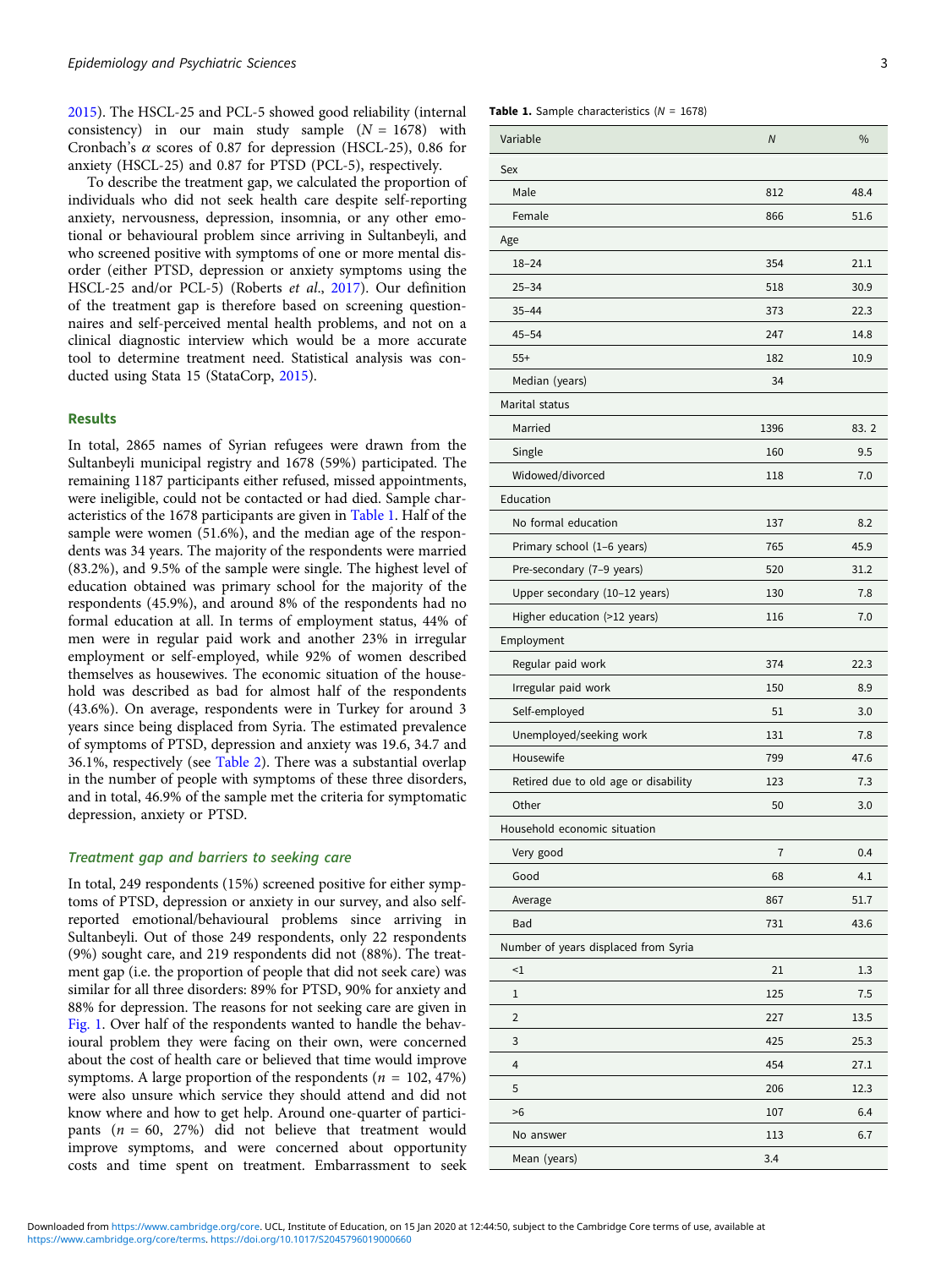|                                                                            |            | Yes  | <b>No</b>    |      | Refused/don't<br>know <sup>a</sup> |      |
|----------------------------------------------------------------------------|------------|------|--------------|------|------------------------------------|------|
|                                                                            | $\sqrt{n}$ | $\%$ | $\mathsf{n}$ | $\%$ | $\mathsf{n}$                       | $\%$ |
| PTSD <sup>b</sup>                                                          | 328        | 19.6 | 1318         | 78.6 | 32                                 | 1.9  |
| Anxiety <sup>c</sup>                                                       | 582        | 34.7 | 1077         | 64.2 | 19                                 | 1.1  |
| Depression <sup>c</sup>                                                    | 606        | 36.1 | 1049         | 62.5 | 23                                 | 1.4  |
| Self-reported emotional/behavioural problems since arriving in Sultanbeyli | 358        | 21.3 | 1284         | 76.5 | 36                                 | 2.2  |
| Symptoms of PTSD, anxiety or depression and self-reported problems         | 249        | 14.8 | 1393         | 83.0 | 36                                 | 2.2  |

<span id="page-3-0"></span>Table 2. Estimated prevalence of symptoms of PTSD (PCL-5), depression (HSCL-25), anxiety (HSCL-25) and self-reported emotional/behavioural problems (n = 1678)

<sup>a</sup>Refused/don't know: participant refused response to question or did not know the answer.<br>Poalculated using the conventional cut-off score of >33

<sup>o</sup>Calculated using the conventional cut-off score of ≥33.<br><sup>c</sup>We defined 'symptomatic depression' using a cut-off score of ≥2.10 and 'symptomatic anxiety' using a cut-off score ≥2.00 (Mahfoud *et al.*, [2013\)](#page-7-0).

treatment ( $n = 51, 23\%$ ) and the concern about what other people would think were also named as reasons for not seeking care. A small proportion of participants ( $n = 22, 10\%$ ) mentioned unavailability of appointments, lack of medication and the fear of being put into hospital against their own will as reasons for not seeking care.

Out of the 22 respondents who sought care, 12 (55%) did not complete the full course of treatment. Respondents tended to discontinue treatment due to a desire to handle the problem on their own, and mentioned structural barriers hindering them to continuing treatment like lack of time, transportation and problems with the treatment schedule.

## Health care utilisation and sources of information on mental health

We asked all respondents ( $N = 1678$ ) where Syrian refugees with mental health problems usually seek help [\(Table 3\)](#page-5-0). Over 50% of the respondents ( $n = 907$ ) reported government hospitals and refugee health centres as the most common places to go for mental health treatment. Family and friends ( $n = 890, 53\%$ ) and religious leaders ( $n = 735, 44\%$ ) were also commonly cited. Private hospitals  $(n = 710)$  and local government clinics  $(n = 700)$ were mentioned by around 40% of participants. Around one-third of the respondents reported NGOs ( $n = 526, 31\%$ ) as places to seek treatment. Eight per cent ( $n = 138$ ) of the respondents indicated that care would not be available at all and a further 15%  $(n = 251)$  did not know if members of their community sought care at any of the places presented in [Table 3.](#page-5-0) The mean number of places to seek care reported by respondents was four.

Questions were also asked about sources of information on mental health in Sultanbeyli and where information on mental health was generally obtained. Around 20% ( $n = 348$ ) of the respondents reported that information on mental health was provided by the Refugee and Asylum Seekers Assistance and Solidarity Association and other refugee health centres. Over 70% of the respondents indicated that health and social care institutions ( $n = 1214, 72\%)$  and NGOs ( $n = 1305, 78\%)$  operating in Sultanbeyli were not providing any information on mental health. Further information on sources of information on mental health is presented in Appendix 2.

#### Knowledge, perceptions and attitudes towards mental health

Out of our sample, 40% ( $n = 667$ ) of the respondents believed that people with mental health problems tend to be violent, and

that people with mental illness cannot live a good, rewarding life (43%,  $n = 723$ ). Half of the respondents (50%,  $n = 836$ ) agreed that people with mental health problems should not be given any responsibility in life, and one-third of the respondents (34%,  $n = 584$ ) believed that mentally ill people should not get married. Two-thirds of the respondents believed that mentally ill people can recover (72%,  $n = 1205$ ), and agreed that a more tolerant attitude in society towards people with mental health problems is needed (80%,  $n = 836$ ). Around 70% ( $n = 1229$ ) of the respondents reported that they were willing to continue a relationship with a friend who developed a mental health problem. Medication was seen as an effective treatment for people with mental health problems by over half of the respondents (57%,  $n = 958$ ). Knowledge, perceptions and attitudes towards mental health by respondents are presented in [Fig. 2](#page-5-0) (table with data included in Appendix 3).

### **Discussion**

This study reports representative data on the estimated prevalence of symptoms of mental disorders as well as access and barriers to MHPSS care among Syrians refugees living in the Sultanbeyli area of Istanbul, Turkey. To the best of our knowledge, this is the first such study from Istanbul. We found high levels of symptoms of PTSD, anxiety and depression, and a high mental health treatment gap. Syrian refugees reported an array of public, private and informal community services where help for mental health problems can be sought. Despite this knowledge, less than 10% of Syrian refugees in our sample who screened positive for mental health symptoms and who self-reported problems with mental health sought care. Different barriers for not seeking care were mentioned; the most prominent ones were structural barriers (e.g. misbeliefs on the costs of treatment, opportunity costs of attending treatment) or attitudinal barriers (e.g. stigma, unfamiliarity with treatment). Syrian refugees in our sample held some negative perceptions towards mental health and people with mental health problems.

Only a few studies have been published on the estimated prevalence of mental disorder symptoms among Syrian refugees in the Middle East and Europe. These studies (also cited in the introduction) show a large variation in the prevalence of symptoms for PTSD, depression and anxiety across study countries. Inter-survey variability has been reported previously (Steel et al., [2009\)](#page-8-0) and reflects different data collection methods, the choice of screening tools, participant recruitment setting (e.g.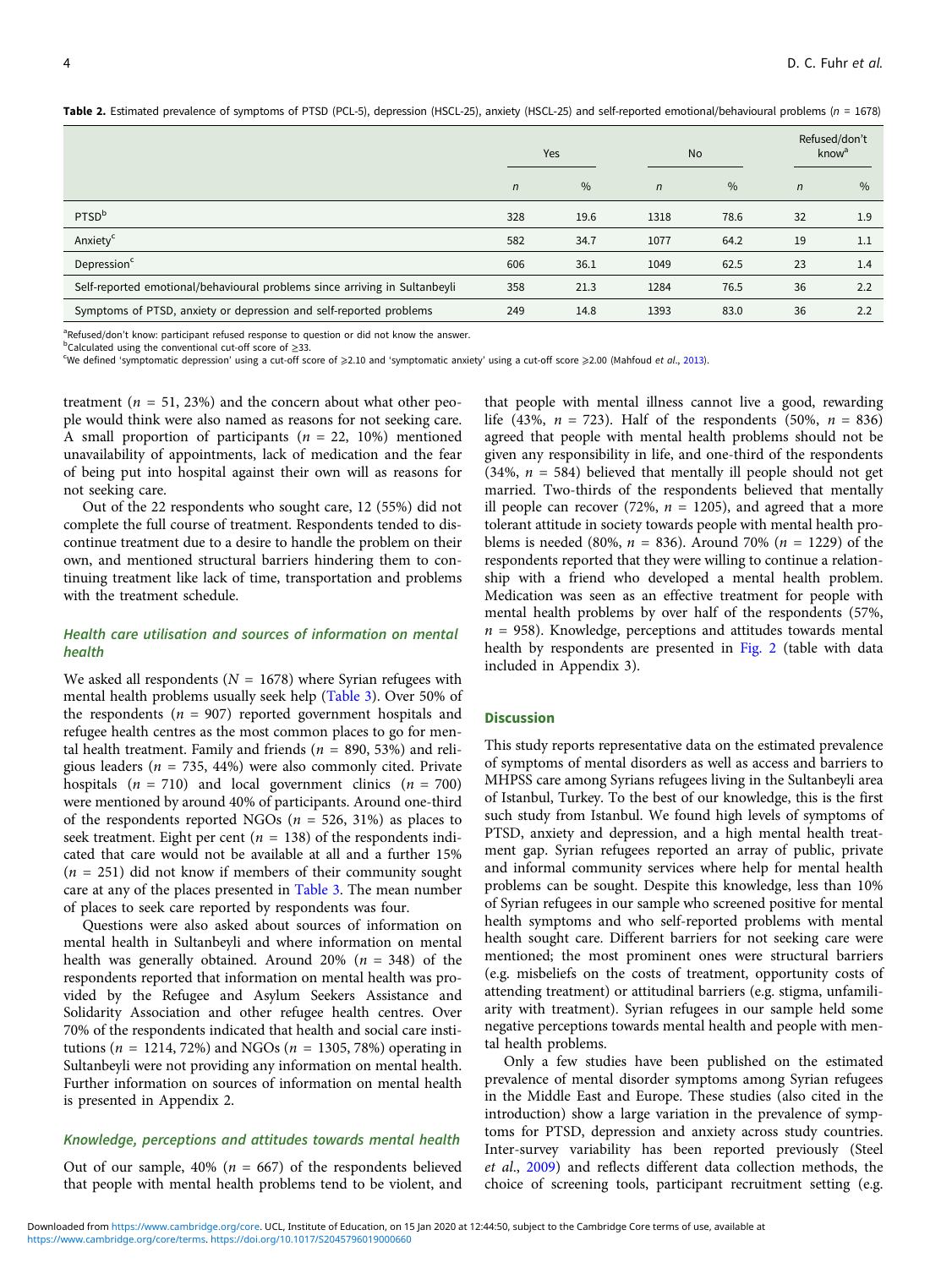<span id="page-4-0"></span>

Fig. 1. Reasons for not seeking health care in the presence of mental health symptoms (multiple answers allowed) ( $N = 249$ ). \*Where to go or who to see = participants did not know where to go (in terms of location and service) or who (which health professional) to see.

community v. primary health care), overall sample size and may as well be influenced by participant's characteristics such as length of time since being displaced. Our estimates for symptoms of depression and anxiety are similar to data reported by Acarturk who estimated the prevalence of symptoms of depression as

37.4% in adult Syrians residing in a camp near the Syrian/ Turkish border (Acarturk et al., [2018\)](#page-7-0). The prevalence of symptoms of depression and anxiety has been reported as 30–40% in other community settings, including among Syrian refugees in Greece (Poole et al., [2018](#page-7-0)) and Sweden (Tinghög et al., [2017](#page-8-0)).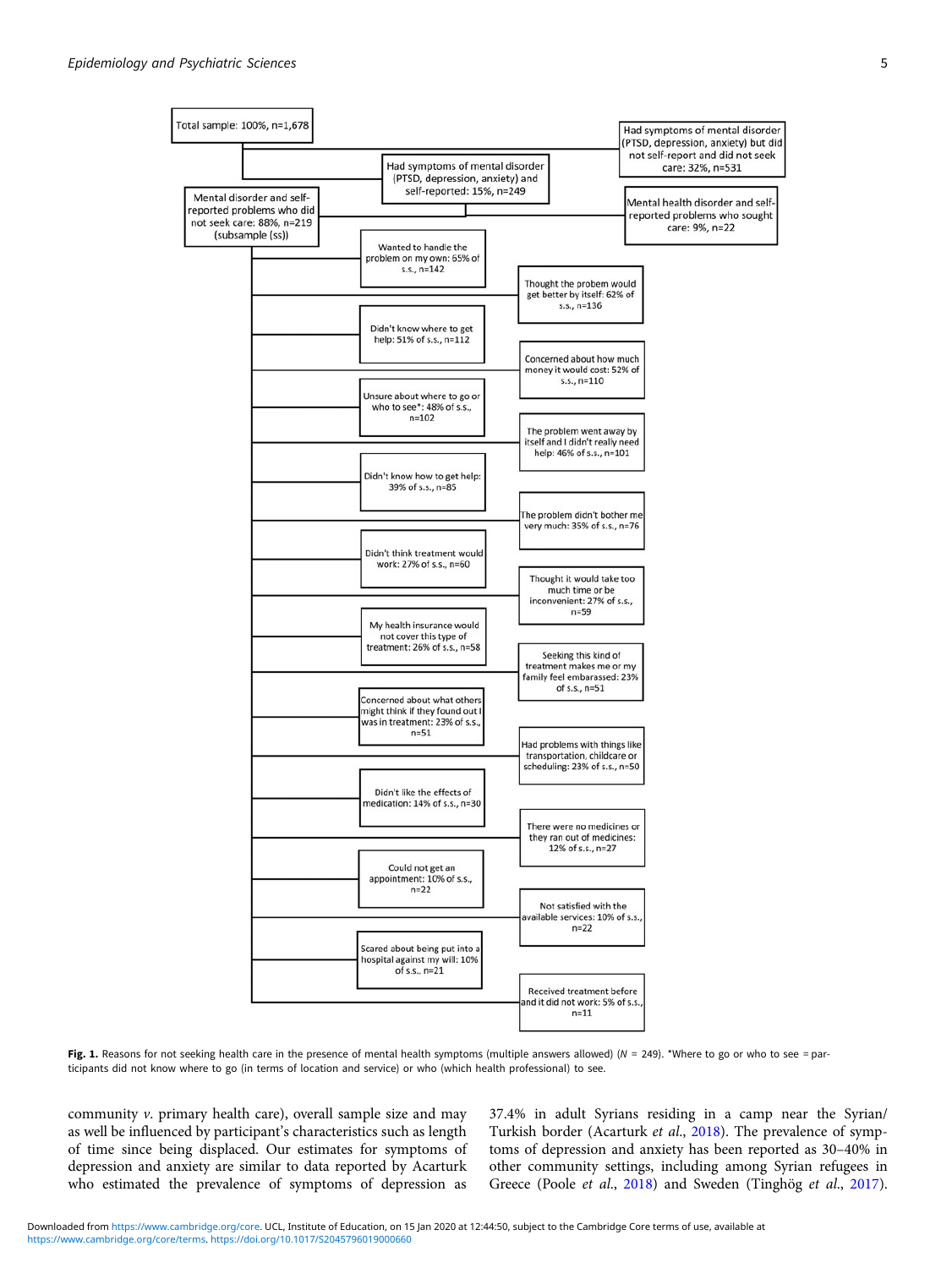#### <span id="page-5-0"></span>**Table 3.** Places where Syrian refugees with mental health problems usually go to seek help (n = 1678)<sup>a</sup>

|                                     | Yes          |      | <b>No</b>  |               | Refused/don't know <sup>b</sup> |               |  |
|-------------------------------------|--------------|------|------------|---------------|---------------------------------|---------------|--|
|                                     | $\mathsf{n}$ | $\%$ | $\sqrt{n}$ | $\frac{0}{0}$ | $\sqrt{n}$                      | $\frac{0}{0}$ |  |
| Government hospitals                | 907          | 54.1 | 289        | 17.2          | 482                             | 28.7          |  |
| Family and friends                  | 890          | 53.0 | 364        | 21.7          | 424                             | 25.3          |  |
| Refugee health centres              | 811          | 48.3 | 298        | 17.8          | 569                             | 33.9          |  |
| Religious leaders                   | 735          | 43.8 | 443        | 26.4          | 500                             | 29.8          |  |
| Private hospitals                   | 710          | 42.3 | 451        | 26.9          | 517                             | 30.8          |  |
| Local government clinic             | 700          | 41.7 | 408        | 24.3          | 570                             | 34.0          |  |
| NGOs/community organisations itself | 526          | 31.4 | 485        | 28.9          | 667                             | 39.8          |  |
| The municipality                    | 410          | 24.4 | 644        | 38.4          | 624                             | 37.2          |  |
| Nowhere: care is not available      | 138          | 8.2  | 1029       | 61.3          | 511                             | 30.5          |  |
| Other                               | 98           | 5.8  | 813        | 48.5          | 767                             | 45.7          |  |

<sup>a</sup>Multiple answers allowed.

<sup>b</sup>Refused/don't know: participant refused response to question or did not know the answer.



Disagree strongly Disagree slightly Neither agree nor disagree Agree slightly Agree strongly

#### Fig. 2. Knowledge, perceptions and attitudes towards mental health (%) ( $n = 1678$ ).

However, some of these studies report higher PTSD symptoms than in our sample (83% in the study by Acarturk et al., [2018](#page-7-0) and 30% in Tinghög et al., [2017\)](#page-8-0). Similarly, in a cross-sectional study conducted in a tented city in Gaziantep, Turkey, Alpak reported that 33% of Syrian refugees were diagnosed with probable PTSD evaluated by a psychiatrist (Alpak et al., [2015\)](#page-7-0). However, lower estimates can also be found in the literature. For example, a population-based study among Syrian refugees in Erlangen, Germany (Georgiadou et al., [2018](#page-7-0)) reported the prevalence of symptoms of depression, anxiety and PTSD to be 14.5, 13.5 and 11.4%, respectively. Estimates from the WHO assume a lower prevalence among resettled Syrian refugees within 12 months of the emergency only (15–20% for mild and moderate symptoms of PTSD, anxiety and depression) (van Ommeren et al., [2005](#page-8-0); WHO/UNHCR, [2012;](#page-8-0) Hassan et al., [2015](#page-7-0); Jefee-Bahloul et al., [2016;](#page-7-0) CDC, [2019](#page-7-0)).

We found a large mental health treatment gap among Syrian refugees in Istanbul. There is a large mental health treatment gap for common mental disorders among the general population in almost every country (Patel *et al.*, [2018\)](#page-7-0), and our findings correspond to the mental health treatment gap seen among other vulnerable groups including refugees or internally displaced persons (Karam et al., [2008;](#page-7-0) Llosa et al., [2014](#page-7-0); Chikovani et al., [2015;](#page-7-0) Diggle et al., [2017;](#page-7-0) Roberts et al., [2017](#page-7-0)). Mental health service utilisation among Syrian refugees in Istanbul is poor, despite the provision of mental health services in the community. Low MHPSS utilisation has been reported before (Morina and Emmelkamp, [2012;](#page-7-0) Chikovani et al., [2015;](#page-7-0) Roberts et al., [2017](#page-7-0)). A recent systematic review also highlighted that barriers to accessing mental health care for refugees and asylum seekers in Europe may include culturally-specific barriers such as language, helpseeking behaviours, lack of awareness, stigma and negative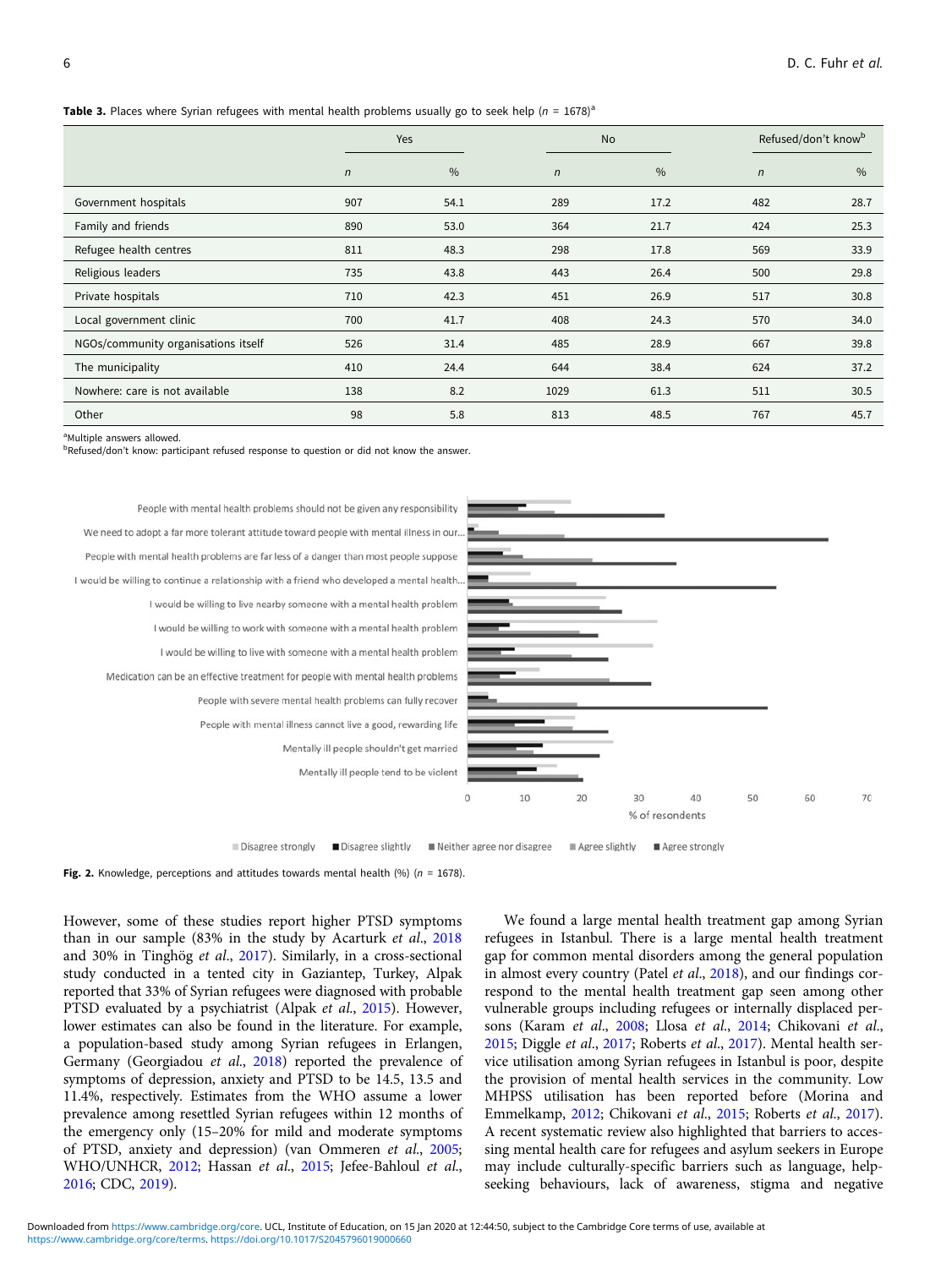attitudes towards treatment and providers (Satinsky et al., [2019\)](#page-7-0). Evidence is now accumulating that settled refugees often struggle to understand the health system of the host country, how to enter it and how to navigate within it (Norredam et al., [2006](#page-7-0); Arie, [2015;](#page-7-0) Langlois et al., [2016](#page-7-0); Mangrio and Sjogren Forss, [2017](#page-7-0)). It is for policy makers to improve the responsiveness of the mental health system, and tailor it to the needs of the patient in order to facilitate access to care (Fuhr and Roberts, [2018](#page-7-0)). This needs to be accompanied by the provision of information to refugees informing them about their entitlements to healthcare (Langlois et al., [2016\)](#page-7-0). Treatment providers also have a share in this, and need to be trained to provide culturally relevant treatment (Satinsky et al., [2019](#page-7-0)), taking into account the patient's characteristics such as gender, language and their socio-economic background. There is also a need to incorporate the aspects of explanatory models of mental ill health in treatment provision which may be rooted in cultural and religious views of the patient (Hassan et al., [2015\)](#page-7-0).

Our results highlight how a commitment to universal mental health coverage and actual provision of essential health services (Eaton and Ryan, [2017\)](#page-7-0) may not result in improved population mental health for refugees if they do not seek mental health care for whatever reasons. Community-based mental health services need to be coupled with community awareness programmes (incorporating interventions to reduce stigma) and public information campaigns to encourage mental health service use. Public information campaigns may also counteract negative attitudes and perceptions by Syrian refugees towards people with mental disorders, with previous studies finding that knowledge about mental health is positively associated with better attitudes (Yamawaki et al., [2011\)](#page-8-0). There is good evidence to suggest that community-based mental health services can be delivered by lay health care providers who can be trained to delivery psychological counselling in countries in which human resources for mental health are poor (Mutamba et al., [2013](#page-7-0); van Ginneken et al., [2013\)](#page-8-0). The 'STRENGHTS' (Syrian Refugees Mental Health Care System) study is currently underway in Turkey where Syrian refugees are being trained to deliver a mental health counselling intervention to their fellow refugees (Sijbrandij et al., [2017](#page-7-0)). Such a programme of care can help to overcome potential supply side barriers in Turkey, and could possibly increase help seeking as patients may better relate to their 'treatment providers'.

#### **Limitations**

First, we have drawn our sample from the Sultanbeyli Municipality's registration system which only includes data of officially registered Syrian refugees. The registration system does not include data on unregistered or undocumented Syrian refugees, who may have even higher mental health needs. Second, our estimate of the treatment gap measures contact coverage only, and does not take the quality of care into account. We do not know if the mental health treatment which Syrian refugees received is effective in improving their symptom severity, and therefore, we were unable to speculate about effectiveness coverage. Our definition of the treatment gap is based on screening questionnaires and self-perceived psychological problems which do not necessarily mean that the individual needs treatment. This is supported by the response of around one-third of the respondents who were not sufficiently bothered by the mental health problems (see [Fig. 1](#page-4-0)) and therefore did not seek care. Thus, it is important to view our results as providing an upper boundary on the actual treatment gap. Notwithstanding this

limitation, we believe that our findings do make a distinct contribution to the sparse evidence on the mental health treatment gap of conflict-affected populations particularly among Syrian refugees (Hendrickx et al., [2019;](#page-7-0) Satinsky et al., [2019\)](#page-7-0). Third, we used a screening questionnaire to measure the symptoms of PTSD, anxiety and depression. A more in-depth diagnostic interview (which includes an assessment of functional impairment) may have resulted in more precise prevalence estimates as self-report questionnaires are associated with higher rates of mental disorders (Steel et al., [2009](#page-8-0)). Fourth, the cut-off score of the PCL-5, which has been used in this paper, has not been validated for Syrian refugees but has been used in other studies among male veterans in the USA (Bovin et al., [2016](#page-7-0)) and among conflict-affected populations in Ukraine (Roberts et al., [2017\)](#page-7-0). For the HSCL-25, we applied the cutoff score of Mahfoud (Mahfoud et al., [2013](#page-7-0)) who validated his cutoff score among disadvantaged Lebanese women. Ideally, both cutoff scores of the PCL-5 and HSCL-25 should have been validated by both culture and gender. Finally, we could not engage in multivariable analysis to investigate the factors associated with accessing mental health care and the type of care individuals receive, as only a small number of respondents did access care.

### **Conclusions**

Our study reports the first epidemiological study on the estimated prevalence of symptoms of priority mental disorders and access to MHPSS care among Syrian refugees in Istanbul. There seems to be a large burden of PTSD, anxiety and depression among this population group, and a large mental health treatment gap. Only a small minority of Syrian refugees in need of mental health treatment sought care despite some availability of mental health services in the community. The high mental health treatment gap may be explained by barriers to seeking care which were identified in our study. Future research should explore how those barriers to help seeking can be overcome. Our study makes evident that granting refugees access to the national mental health system is only a first step that will remain insufficient if barriers to seeking care and negative attitudes towards mental ill health are not tackled. Culturally-relevant and contextually-appropriate psychological interventions need to be made accessible in community settings which overcome structural and attitudinal barriers to accessing care. This should be accompanied by community awareness interventions providing information about the functioning of the health system, mental disorders and mental health more generally to overcome the mental health treatment gap among Syrian refugees in Turkey.

Data. Further information on the data supporting the findings of this study can be obtained from Bayard Roberts (e-mail address: [Bayard.roberts@lshtm.](mailto:Bayard.roberts@lshtm.ac.uk) [ac.uk\)](mailto:Bayard.roberts@lshtm.ac.uk).

#### Acknowledgement. None.

Financial support. This study was funded through the STRENGTHS (Syrian REfuGees MeNTal HealTH Care Systems) project. The STRENGTHS project is funded under Horizon 2020 – the Framework Programme for Research and Innovation (2014–2020). The content of this article reflects only the authors' views and the European Community is not liable for any use that may be made of the information contained therein.

Conflict of interest. The authors declare that there are no conflicts of interests.

Ethical standards. The authors assert that all procedures contributing to this work comply with the ethical standards of the relevant national and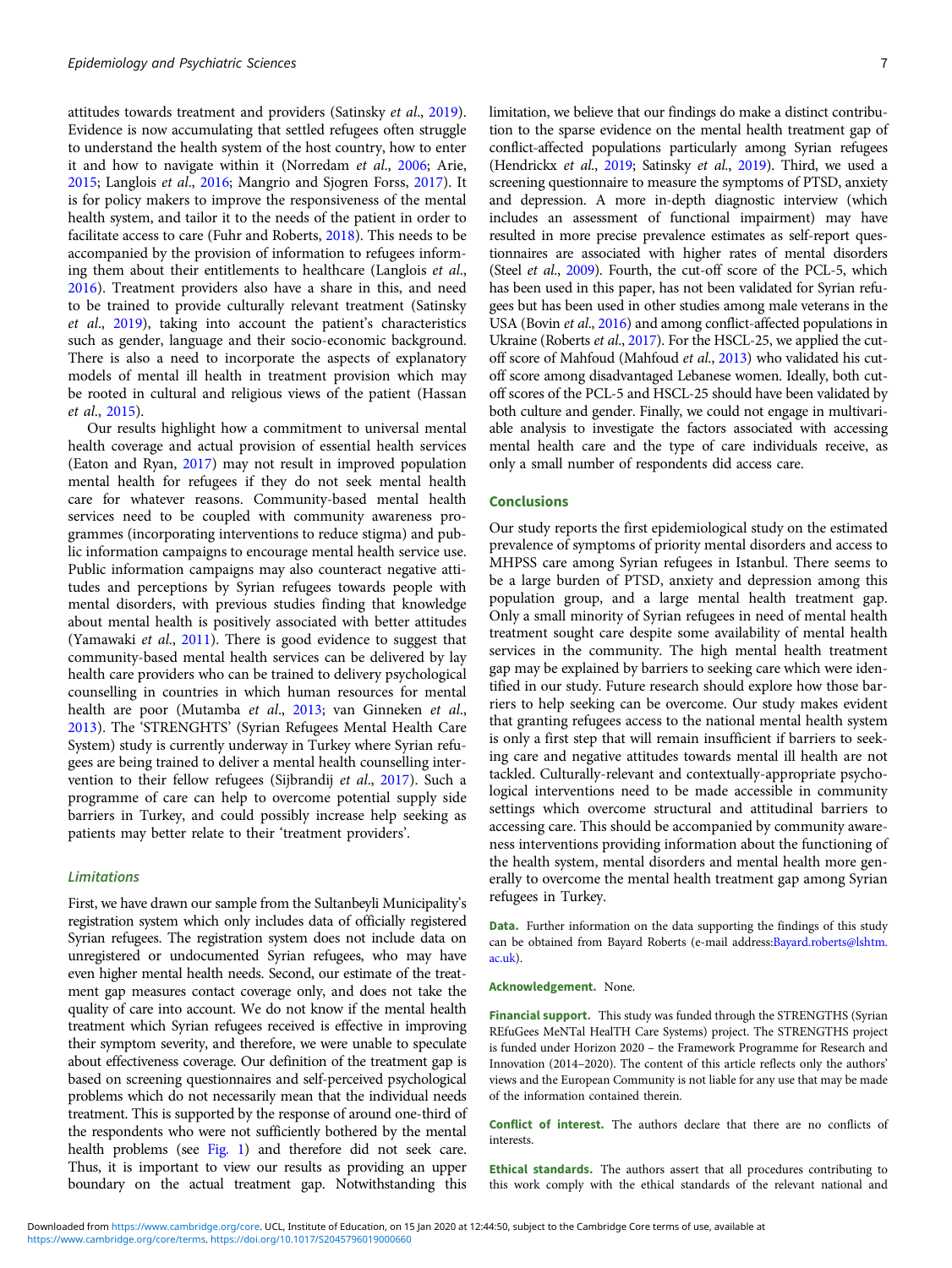<span id="page-7-0"></span>institutional committees on human experimentation and with the Helsinki Declaration of 1975, as revised in 2008.

#### References

- Acarturk C, Cetinkaya M, Senay I, Gulen B, Aker T and Hinton D (2018) Prevalence and predictors of posttraumatic stress and depression symptoms among Syrian refugees in a refugee camp. The Journal of Nervous and Mental Disease 206, 40–45.
- Akik C, Ghattas H, Mesmar S, Rabkin M, El-Sadr WM and Fouad FM (2019) Host country responses to non-communicable diseases amongst Syrian refugees: a review. Conflict and Health 13, 8.
- Alpak G, Unal A, Bulbul F, Sagaltici E, Bez Y, Altindag A, Dalkilic A and Savas HA (2015) Post-traumatic stress disorder among Syrian refugees in Turkey: a cross-sectional study. International Journal of Psychiatry and Clinical Practice 19, 45–50.
- Arie S (2015) How Europe keeps migrants out of its health system. The British Medical Journal 350, h2216.
- Atun R, Aydin S, Chakraborty S, Sumer S, Aran M, Gurol I, Nazlioglu S, Ozgulcu S, Aydogan U, Ayar B, Dilmen U and Akdag R (2013) Universal health coverage in Turkey: enhancement of equity. The Lancet 382, 65–99.
- Bilge A, Mermer G, Çam M, Cetinkaya A, Erdoğan E and Üçkuyu N (2016) Profile of community mental health centers in Turkey between 2013–2015 years. Journal of Health Sciences of Kacaeli University 2, 1–5.
- Blevins CA, Weathers FW, Davis MT, Witte TK and Domino JL (2015) The posttraumatic stress disorder checklist for DSM-5 (PCL-5): development and initial psychometric evaluation. Journal of Traumatic Stress 28, 489–498.
- Bovin MJ, Marx BP, Weathers FW, Gallagher MW, Rodriguez P, Schnurr PP and Keane TM (2016) Psychometric properties of the PTSD Checklist for Diagnostic and Statistical Manual of Mental Disorders-Fifth Edition (PCL-5) in veterans. Psychological Assessment 28, 1379–1391.
- CDC (2019) Mental Health: Syrian Refugee Health Profile. Atlanta, Georgia: CDC.
- Charlson F, van Ommeren M, Flaxman A, Cornett J, Whiteford H and Saxena S (2019) New WHO prevalence estimates of mental disorders in conflict settings: a systematic review and meta-analysis. The Lancet 394, 240–248.
- Cheung Chung M, AlQarni N, AlMazrouei M, Al Muhairi S, Shakra M, Mitchell B, Al Mazrouei S and Al Hashimi S (2018) The impact of trauma exposure characteristics on post-traumatic stress disorder and psychiatric co-morbidity among Syrian refugees. Psychiatry Research 259, 310–315.
- Chikovani I, Makhashvili N, Gotsadze G, Patel V, McKee M, Uchaneishvili M, Rukhadze N and Roberts B (2015) Health service utilization for mental, behavioural and emotional problems among conflict-affected population in Georgia: a cross-sectional study. PLoS ONE 10, e0122673.
- Diggle E, Welsch W, Sullivan R, Alkema G, Warsame A, Wafai M, Jasem M, Ekzayez A, Cummings R and Patel P (2017) The role of public health information in assistance to populations living in opposition and contested areas of Syria, 2012-2014. Conflict and Health 11, 33.
- Eaton J and Ryan G (2017) Making Universal Health Coverage a reality: bridging the gap between Global Mental Health and practical integration into local health systems. Epidemiology and Psychiatric Sciences 26, 245–247.
- Ekmekci PE (2017) Syrian refugees, Health and Migration Legislation in Turkey. Journal of Immigrant and Minority Health 19, 1434–1441.
- Erdogan M (2017) Syrians in Turkey in its 6th year: Sultanbeyli example. Available at [https://drive.google.com/file/d/1npQWJNbeGYTPonkW6N4c](https://drive.google.com/file/d/1npQWJNbeGYTPonkW6N4cPOIYizTxybQW/view) [POIYizTxybQW/view.](https://drive.google.com/file/d/1npQWJNbeGYTPonkW6N4cPOIYizTxybQW/view)
- Fuhr DC and Roberts B (2018) Are mental health systems responsive to the mental health needs of Syrian refugees? European Journal of Public Health 28, 141.
- Georgiadou E, Zbidat A, Schmitt GM and Erim Y (2018) Prevalence of mental distress among Syrian refugees with residence permission in Germany: a registry-based study. Frontiers Psychiatry 9, 393.
- Hassan G, Kirmayer LJ, MekkiBerrada A, Quosh C, el Chammay R, Deville-Stoetzel JB, Youssef A, Jefee-Bahloul H, Barkeel-Oteo A,

Coutts A, Song S and Ventevogel P (2015) Culture, Context and the Mental Health and Psychosocial Wellbeing of Syrians: A Review for Mental Health and Psychosocial Support Staff Working with Syrians Affected by Armed Conflict. Geneva: UNHCR.

- Hendrickx M, Woodward A, Fuhr DC, Sondorp E and Roberts B (2019) The burden of mental disorders and access to mental health and psychosocial support services in Syria and among Syrian refugees in neighbouring countries: a systematic review. European Journal of Public Health. in press.
- IMC (International Medical Corps) (2017) Mental Health and Psychosocial Support Considerations for Syrian Refugees in Turkey: Sources of Distress, Coping Mechanisms, & Access to Support. Los Angeles/Washington: IMC.
- Jefee-Bahloul H, Bajbouj M, Alabdullah J, Hassan G and Barkil-Oteo A (2016) Mental health in Europe's Syrian refugee crisis. The Lancet Psychiatry 3, 315–317.
- Karam EG, Mneimneh ZN, Dimassi H, Fayyad JA, Karam AN, Nasser SC, Chatterji S and Kessler RC (2008) Lifetime prevalence of mental disorders in Lebanon: first onset, treatment, and exposure to war. PLoS Medicine 5, e61.
- Langlois EV, Haines A, Tomson G and Ghaffar A (2016) Refugees: towards better access to health-care services. The Lancet 387, 319–321.
- Llosa AE, Ghantous Z, Souza R, Forgione F, Bastin P, Jones A, Antierens A, Slavuckij A and Grais RF (2014) Mental disorders, disability and treatment gap in a protracted refugee setting. British Journal of Psychiatry 204, 208-213.
- Mahfoud Z, Kobeissi L, Peters TJ, Araya R, Ghantous Z and Khoury B (2013) The Arabic validation of the Hopkins Symptoms Checklist-25 against MINI in a disadvantaged suburb of Beirut, Lebanon. International Journal of Educational and Psychological Assessment 13, 17–33.
- Mangrio E and Sjogren Forss K (2017) Refugees' experiences of healthcare in the host country: a scoping review. BMC Health Services Research 17, 814.
- Miller KE and Rasmussen A (2010) War exposure, daily stressors, and mental health in conflict and post-conflict settings: bridging the divide between trauma-focused and psychosocial frameworks. Social Science and Medicine 70, 7–16.
- Mollica RW, Massagli L and Silove MD (2004) Measuring Trauma, Measuring Torture. Massachusetts: Harvard University, Cambridge.
- Morina N and Emmelkamp PM (2012) Health care utilization, somatic and mental health distress, and well-being among widowed and non-widowed female survivors of war. BMC Psychiatry 11(12), 39. doi: 10.1186/1471- 244X-12-39.
- Mutamba BB, van Ginneken N, Smith Paintain L, Wandiembe S and Schellenberg D (2013) Roles and effectiveness of lay community health workers in the prevention of mental, neurological and substance use disorders in low and middle income countries: a systematic review. BMC Health Services Research 13, 412.
- Norredam M, Mygind A and Krasnik A (2006) Access to health care for asylum seekers in the European Union – a comparative study of country policies. European Journal of Public Health 16, 286–290.
- Patel V, Saxena S, Lund C, Thornicroft G, Baingana F, Bolton P, Chisholm D, Collins PY, Cooper JL, Eaton J, Herrman H, Herzallah MM, Huang Y, Jordans MJD, Kleinman A, Medina-Mora ME, Morgan E, Niaz U, Omigbodun O, Prince M, Rahman A, Saraceno B, Sarkar BK, De Silva M, Singh I, Stein DJ, Sunkel C and UnUtzer J (2018) The Lancet Commission on global mental health and sustainable development. The Lancet 392, 1553–1598.
- Poole DN, Hedt-Gauthier B, Liao S, Raymond NA and Barnighausen T (2018) Major depressive disorder prevalence and risk factors among Syrian asylum seekers in Greece. BMC Public Health 18, 908.
- Republic of Turkey, M. o. I., Directorate General of Migration Management (2018) Temporary Protection in Turkey. Ankara, Turkey: Ministry of Interior.
- Roberts B, Makhashvili N, Javakhishvili J, Karachevskyy A, Kharchenko N, Shpiker M and Richardson E (2017) Mental health care utilisation among internally displaced persons in Ukraine: results from a nation-wide survey. Epidemiology and Psychiatric Sciences 28, 100–111.
- Satinsky E, Fuhr DC, Woodward A, Sondorp E and Roberts B (2019) Mental health care utilisation and access among refugees and asylum seekers in Europe: a systematic review. Health Policy 123(9), 851–863.
- Sijbrandij M, Acarturk C, Bird M, Bryant RA, Burchert S, Carswell K, de Jong J, Dinesen C, Dawson KS, El Chammay R, van Ittersum L,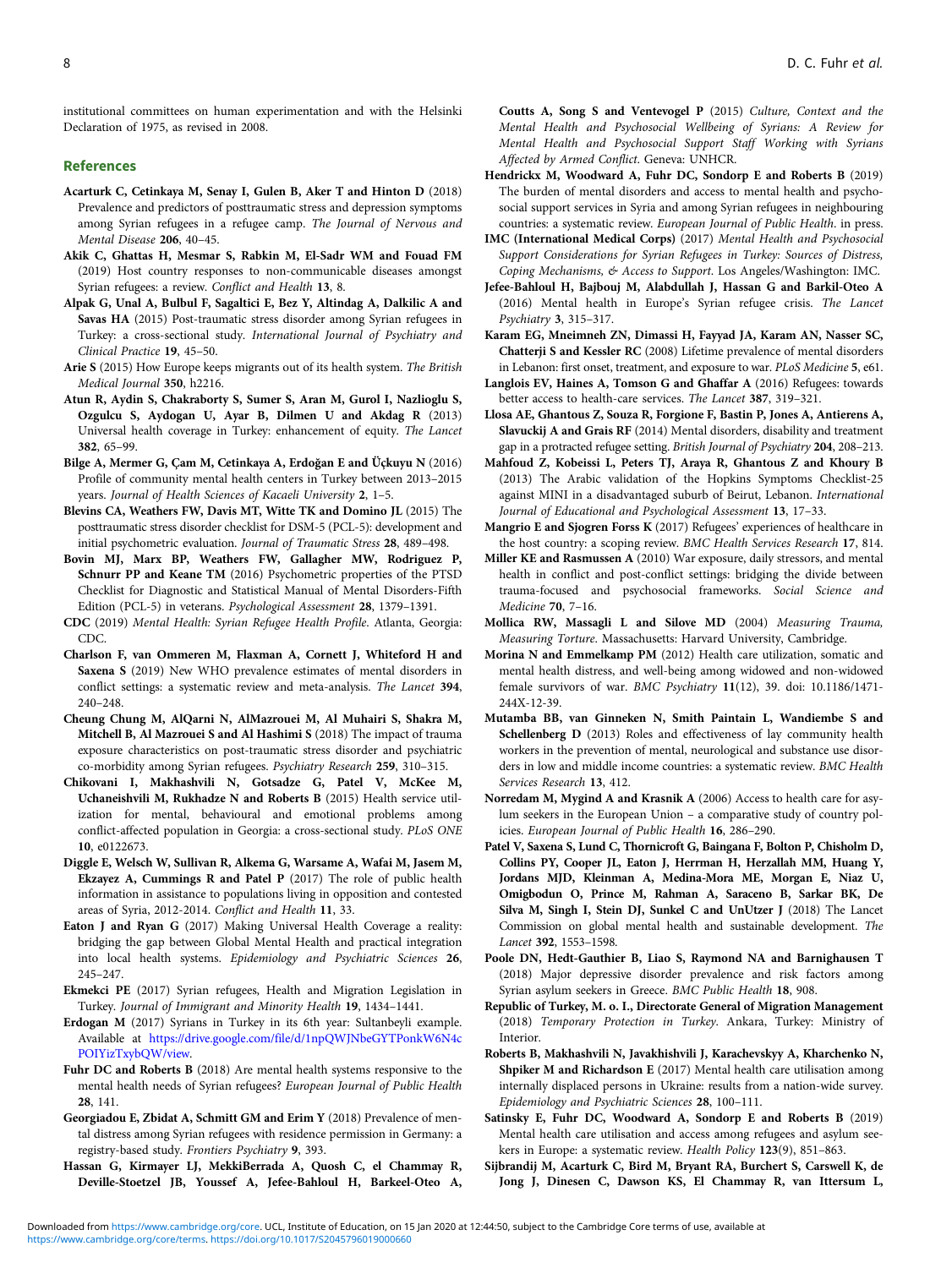<span id="page-8-0"></span>Jordans M, Knaevelsrud C, McDaid D, Miller K, Morina N, Park AL, Roberts B, van Son Y, Sondorp E, Pfaltz MC, Ruttenberg L, Schick M, Schnyder U, van Ommeren M, Ventevogel P, Weissbecker I, Weitz E, Wiedemann N, Whitney C and Cuijpers P (2017) Strengthening mental health care systems for Syrian refugees in Europe and the Middle East: integrating scalable psychological interventions in eight countries. European Journal of Psychotraumatology 8, 1388102.

- Silove D, Ventevogel P and Rees S (2017) The contemporary refugee crisis: an overview of mental health challenges. World Psychiatry 16, 130–139.
- StataCorp (2015) Stata Statistical Software: Release 14. StataCorp LP: College Station, Tx.
- Steel Z, Chey T, Silove D, Marnane C, Bryant RA and van Ommeren M (2009) Association of torture and other potentially traumatic events with mental health outcomes among populations exposed to mass conflict and displacement: a systematic review and meta-analysis. JAMA 302, 537–549.
- Tinghög P, Malm A, Arwidson C, Sigvardsotter E, Lundin A and Sabounchi F (2017) Prevalence of mental ill health, traumas and postmigration stress among refugees from Syria resettled in Sweden after 2011: a population-based survey. BMJ Open 7, e018899.
- Torun P, Mucaz Karaaslan M, Sandikli B, Acar C, Shurtleff E, Dhrolia S and Herek B (2018) Health and health care access for Syrian refugees living in Istanbul. International Journal of Public Health 63, 601–608.
- UNHCR (2018a) TURKEY Regional Refugee & Resilience Plan (3RP) 2018– 2019, UNHCR, Geneva, Switzerland. Available at: [https://data2.unhcr.org/](https://data2.unhcr.org/en/documents/details/63168) [en/documents/details/63168](https://data2.unhcr.org/en/documents/details/63168) (last accessed 4.11.2019).
- UNHCR (2018b) UNHCR Turkey: Provincial Breakdown Syrian Refugees in Turkey. Geneva, Switzerland: UNHCR. Available at: [https://www.unhcr.](https://www.unhcr.org/tr/wp-content/uploads/sites/14/2019/08/9.2-UNHCR_Provincial-Breakdown-Syrian-Refugees-in-Turkey-August-2019.png) [org/tr/wp-content/uploads/sites/14/2019/08/9.2-UNHCR\\_Provincial-Break](https://www.unhcr.org/tr/wp-content/uploads/sites/14/2019/08/9.2-UNHCR_Provincial-Breakdown-Syrian-Refugees-in-Turkey-August-2019.png) [down-Syrian-Refugees-in-Turkey-August-2019.png](https://www.unhcr.org/tr/wp-content/uploads/sites/14/2019/08/9.2-UNHCR_Provincial-Breakdown-Syrian-Refugees-in-Turkey-August-2019.png) (last accessed on 4.11.2019).
- UNHCR (2019) Mid Year Trends 2018. Geneva: UNHCR.
- van Ginneken N, Tharyan P, Lewin S, Rao GN, Meera SM, Pian J, Chandrashekar S and Patel V (2013) Non-specialist health worker interventions for the care of mental, neurological and substance-abuse disorders in low- and middle-income countries. Cochrane Database of Systematic Reviews 19(11), CD009149. doi: 10.1002/14651858.CD009149.pub2.
- van Ommeren M, Saxena S and Saraceno B (2005) Aid after disasters. British Medical Journal 330, 1160–1161.
- WHO (2017) Inauguration of Refugee Health Training Centre in Turkey. Available at [http://www.euro.who.int/en/countries/turkey/news/news/2017/](http://www.euro.who.int/en/countries/turkey/news/news/2017/05/inauguration-of-refugee-health-training-centre-in-turkey) [05/inauguration-of-refugee-health-training-centre-in-turkey.](http://www.euro.who.int/en/countries/turkey/news/news/2017/05/inauguration-of-refugee-health-training-centre-in-turkey)
- WHO (2018) Process of Translation and Adaptation of Instruments. Geneva: WHO.
- WHO/UNHCR (2012) Assessing Mental Health and Psychosocial Needs Resources. Toolkit for Humanitarian Settings. Geneva: WHO.
- Wind TR, van der Aa N, de la Rie S and Knipscheer J (2017) The assessment of psychopathology among traumatized refugees: measurement invariance of the Harvard Trauma Questionnaire and the Hopkins Symptom Checklist-25

across five linguistic groups. European Journal of Psychotraumatology 8, 1321357.

Yamawaki N, Pulsipher C, Moses JD, Rasmuse KJ and Ringger KA (2011) Predictors of negative attitudes toward mental health services: a general population study in Japan. European Journal of Psychiatry 25(2), 101–110.

## Appendices

### Appendix 1: Sample size calculation used for study

To determine adequate sample size, the following calculation was made:

$$
n = \frac{2 \times s^2 \times c}{d^2} \qquad 15.7 = \frac{2 \times 0.8^2 \times 7.85}{0.8^2}
$$

 $n =$  number of people in one group

 $s =$ standard deviation

 $c = 7.85$  (for 80% power and 5% significance level)

 $d = size of the difference to be detected (0.8 SD)$ 

Precise estimates of levels of mental disorders and associated factors could not be determined due to the limited reliable data on mental health among Syrian refugees in Turkey. Therefore, to ensure adequate power to detect conceptually important differences within a planned multivariate analysis, the following parameters and calculations were used: power = 80%; significance level  $= 5\%$ ; conceptually important difference in outcome scores  $= 0.8$  standard deviation (by convention a 'large' difference)(Cohen, 1988); size of 'rarest' subgroup of respondents (for example, those experiencing a particular war or displacement experience from a particular age group) we would attempt to include in our analysis = 5%.

Using these parameters, a sample size of 314 was required to detect a difference when only 5% of the population falls into a particular sub-group of interest. Within this group, we assumed approximately 25% will have used health services (based on findings from other countries – albeit not with refugees; Roberts et al.). Therefore, the minimum sample size required is 1444, including a 15% incompletion rate.

For the sampling process, we assumed around a 50% response rate and so selected 2,865 names of Syrian refugees from the Sultanbeyli municipal registry and 1,678 (59%) participated. As a result, we were slightly above the minimum sample size required.

#### References

- Roberts B et al. Mental health care utilisation among internally displaced persons in Ukraine: results from a nation-wide survey. Epidemiol Psychiatr Sci. 2017 Jul 27:1–12.
- Cohen J. 1988. Statistical power analysis for the behavioral sciences, New Jersey, Lawrence Erlbaum.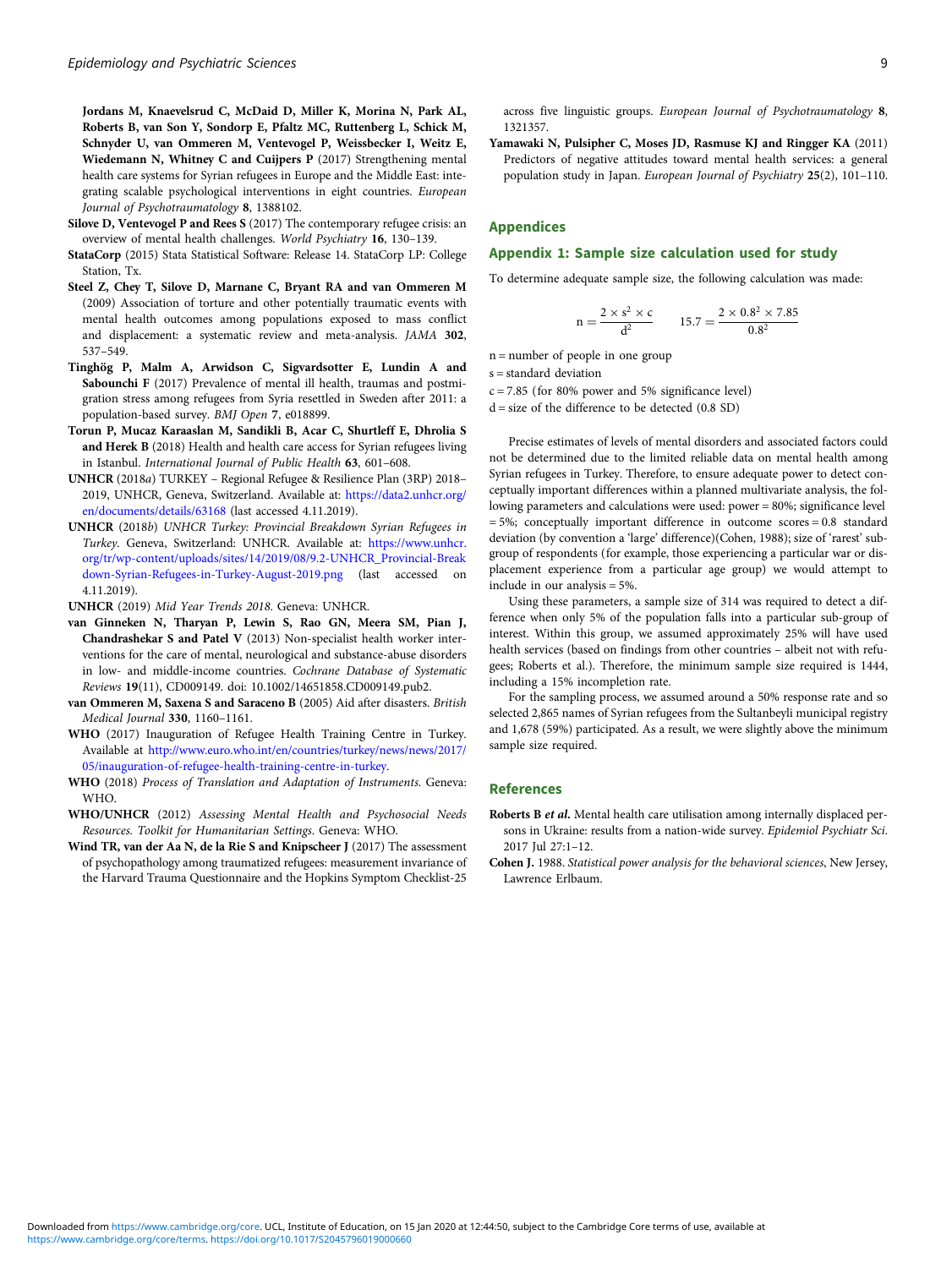# Appendix 2: Sources of information provided about mental health in Sultanbeyli

|                                    |     | Yes           | <b>No</b> |               | Refused/don't know |               |  |
|------------------------------------|-----|---------------|-----------|---------------|--------------------|---------------|--|
|                                    | n   | $\frac{0}{0}$ | n         | $\frac{0}{0}$ | n                  | $\frac{0}{0}$ |  |
| Internet                           | 422 | 25.2          | 1,100     | 65.6          | 156                | 9.3           |  |
| People talking about it            | 402 | 24.0          | 1,126     | 67.1          | 150                | 8.9           |  |
| Social media                       | 392 | 23.4          | 1,125     | 67.0          | 161                | 9.6           |  |
| Syrian municipality (RASASA)       | 348 | 20.7          | 1,138     | 67.8          | 192                | 11.4          |  |
| <b>TV</b>                          | 335 | 20.0          | 1,196     | 71.3          | 147                | 8.8           |  |
| Refugee health centres             | 315 | 18.8          | 1,170     | 69.7          | 193                | 11.5          |  |
| Health and social care institution | 278 | 16.6          | 1,214     | 72.4          | 186                | 11.1          |  |
| Sultanbeyli municipality           | 271 | 16.2          | 1,197     | 71.3          | 210                | 12.5          |  |
| Neighbours, family members         | 239 | 14.2          | 1,284     | 76.5          | 155                | 9.2           |  |
| <b>NGOs</b>                        | 154 | 9.2           | 1,305     | 77.8          | 219                | 13.1          |  |
| Poster/leaflet                     | 138 | 8.2           | 1,364     | 81.3          | 176                | 10.5          |  |
| Newspaper                          | 79  | 4.7           | 1,412     | 84.2          | 187                | 11.1          |  |
| Magazine                           | 76  | 4.5           | 1,412     | 84.2          | 190                | 11.3          |  |
| Radio                              | 70  | 4.2           | 1,426     | 85.0          | 182                | 10.9          |  |
| Other                              | 52  | 3.1           | 1,370     | 81.6          | 256                | 15.3          |  |